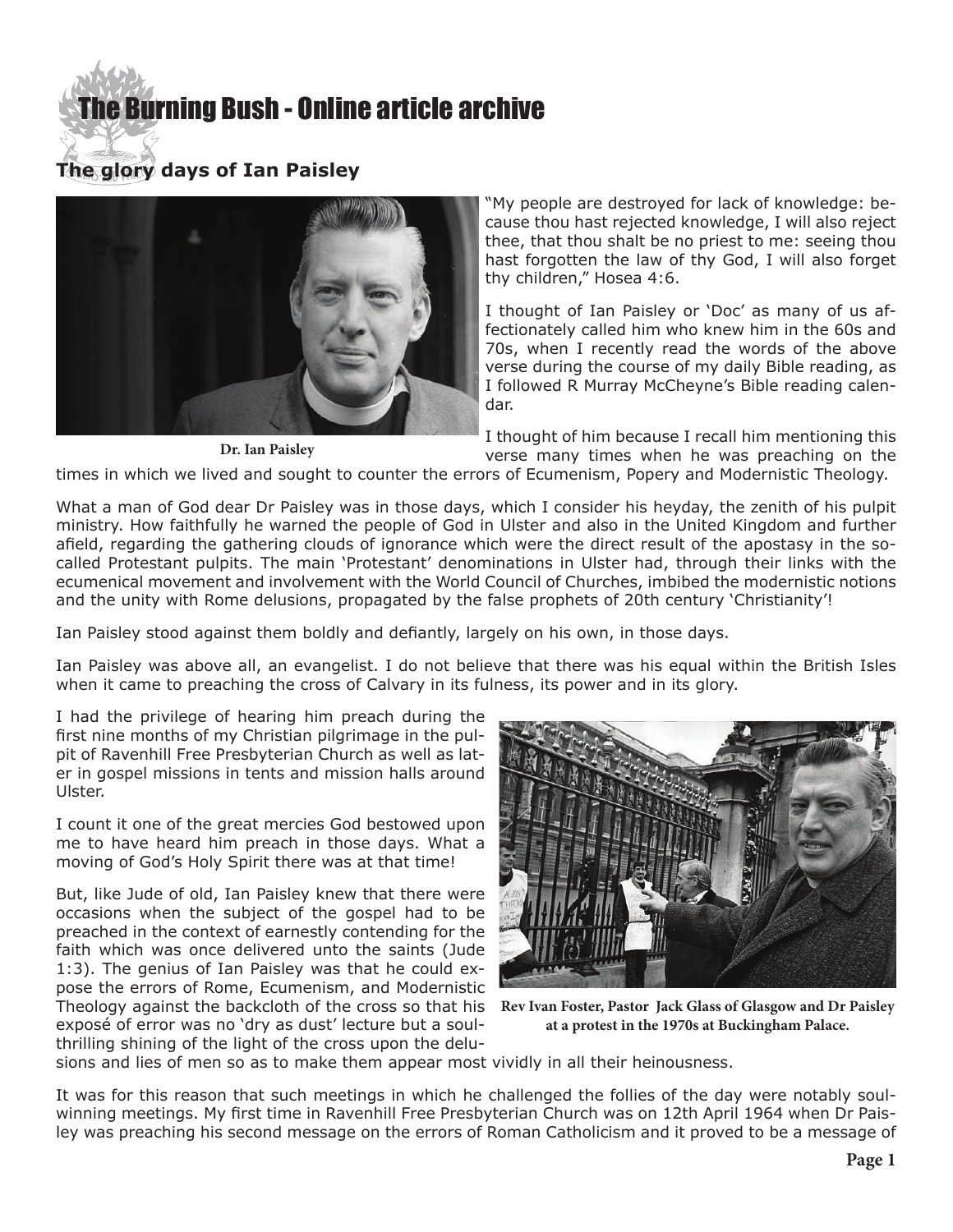

assurance of salvation to me. I had called upon the Lord on the previous Sabbath in the home of a friend, but had no guidance or instruction at that point and for a week I was in deep despair as to my spiritual state until that Sabbath when I accompanied my parents to hear Dr Paisley. That night I entered into the joyful assurance of God's mercy and it took place as Dr Paisley was, as only he could, castigating Romanism. But, as I said, he always preached such messages under the shadow of the cross which I believe was what made them so effective.

Up until the mid-60s, the Free Presbyterian Church was to a large degree at a standstill. The gospel was certainly preached and there was an earnest contending for the faith but the ear of the people was not attuned to the message being proclaimed.

All that changed with the trial and imprisonment of Dr Paisley, Rev John Wylie and myself from mid-July until mid-October 1966. Suddenly, the Free Presbyterian Church had the ear of the people of Ulster. During the three months of our imprisonment, Free Presbyterian ministers were asked to speak at open-air protest meetings, in Orange Halls and other public halls. Presbyterians, Church of Ireland and Methodist people wanted to hear the story behind the Free Presbyterian protest against the General Assembly of the Presbyterian Church in Ireland on June 6th 1966 and the subsequent arrest, trial and imprisonment of the three ministers.

There began a wonderful time of revival blessing with many, many souls being saved, Free Presbyterian congregations being formed and the people of God stirred and blessed. Right in the heart of it, in the thick of it was Ian Paisley and his glorious preaching. Virtually every weeknight from the day of their release for a period of nigh on six months, the three ministers spoke at special rallies and meetings organised in local towns and villages throughout Ulster.

The meetings always took the same form. I was first to speak, being 'the youngster'. I was 22 years old and a second year Theological Student of the Free Presbyterian Church. Rev John Wylie followed with a report of our three months in jail. John's unique brand of wry humour served him well as he regaled the people with our experiences in prison. Then Dr Paisley preached. What preaching it was! This was no coarse, 'kick the pope' rabble-rousing demagoguery as the 'wise men' of the press declared it to be. It was rousing yes, but it was a rousing of the soul by the preaching of God's truth in the power of the Holy Ghost. Many of those meetings were sealed with Heaven's approval through the saving of souls and the restoring of backsliders. I cannot recall them without my heart overflowing with affection for the man at the centre of that time of blessing, God's man, Ian Paisley.

Now, as I said, my heart-moving musings on Dr Paisley began when I read Hosea 4:6 some days ago. They were sparked as I thought of how Ian Paisley set himself to combat the 'lack of knowledge' that pervaded the churches of Ulster in the days to which I have been referring.

Such was the burden of his ministry. It epitomised his ministry. He was a David standing against the lies and propaganda of hell which the modern Goliaths, the false teachers in the mainline churches, were declaring.

There was a wholeness, a completeness to Dr Paisley's message that I believe is sadly lacking today and which is greatly contributing to what can only be called the ineffectiveness of our witness.

Dr Paisley roundly set forth in his ministry:

## **I. THE KNOWLEDGE ENJOYED BY GOD'S PEOPLE.**

No one was better at preaching the Bible than he. He had an intimate knowledge of the Westminster Confession of Faith and its Catechisms and their doctrines undergirded his messages. He was well imbued with the writings of the Reformers and Puritans and they spoke out through him. He truly was a throwback to Reformation days, though his enemies loved to cast this up against him. Little did they understand the compliment they were paying him.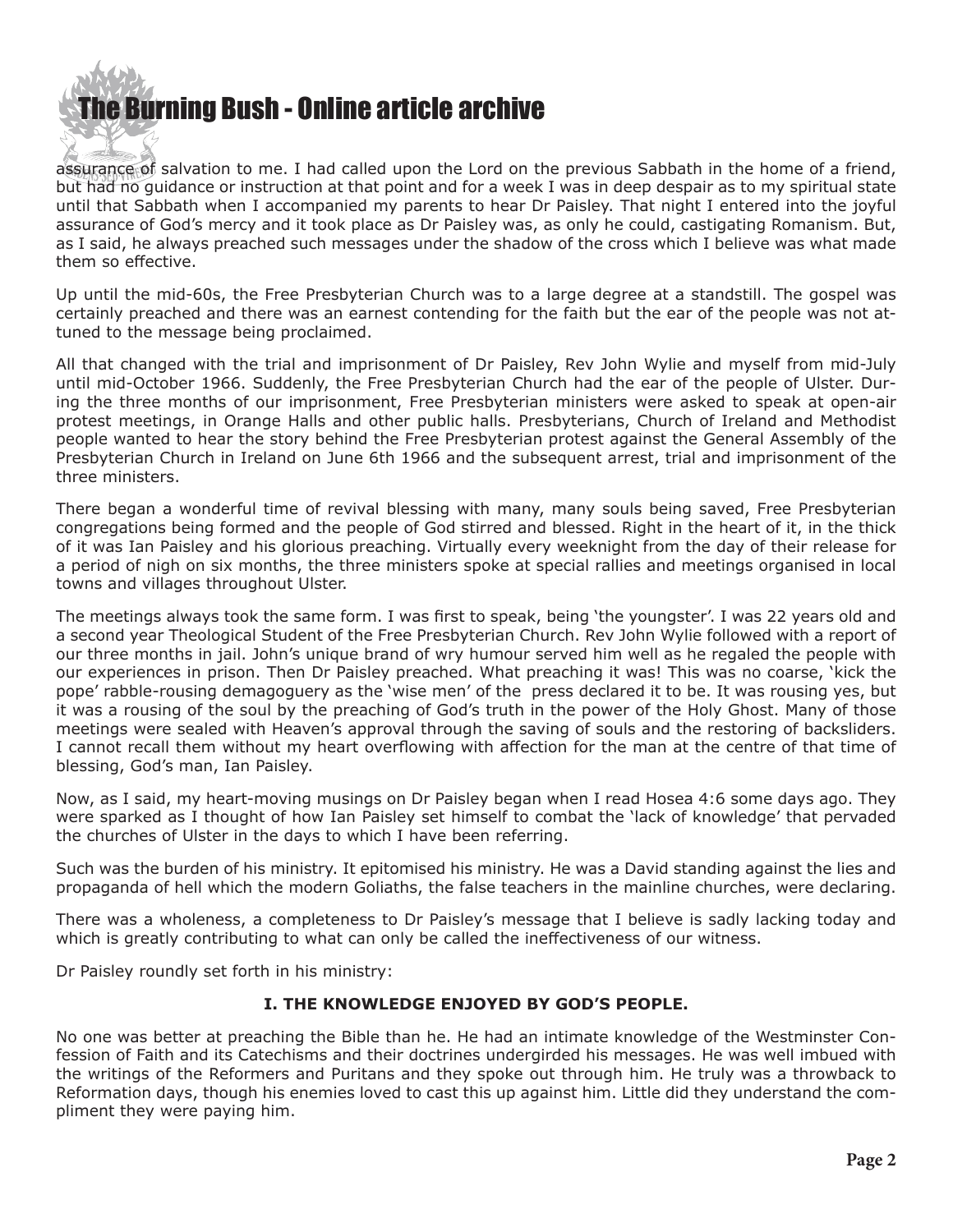The Burning Bush - Online article archive

Dr Paisley faithfully warned of:

# **II. THE TERRIBLE CONSEQUENCES OF THE LACK OF KNOWLEDGE**

He warned Ulster of the destruction Ecumenism and its false teaching would bring upon the country. He illustrated the dangers the country was facing from the records of similar follies in the days of the prophets.

There was no one better equipped to issue forth a prophetic warning than Ian Paisley.

Dr Paisley plainly told the people that:

# **III. THE LACK OF KNOWLEDGE STEMMED FROM THE REJECTION OF GOD'S TRUTH.**

I recall sitting in the old church on Ravenhill Road, just a month or two after I was saved. Dr Paisley was replying to yet another attack upon his ministry by those who hated the truth of God and all he stood for. He turned the congregation to Paul's first epistle to Timothy and asked the question: "What is a good minister of the gospel?" He pointed to the first six verses of chapter 4 of the epistle.

"Now the Spirit speaketh expressly, that in the latter times some shall depart from the faith, giving heed to seducing spirits, and doctrines of devils; speaking lies in hypocrisy; having their conscience seared with a hot iron; forbidding to marry, and commanding to abstain from meats, which God hath created to be received with thanksgiving of them which believe and know the truth. For every creature of God is good, and nothing to be refused, if it be received with thanksgiving: for it is sanctified by the word of God and prayer. If thou put the brethren in remembrance of these things, thou shalt be a good minister of Jesus Christ, nourished up in the words of faith and of good doctrine, whereunto thou hast attained," 1 Timothy 4:1-6.

"Here is the mark of a Good Minister," he said. He pointed out the errors that Paul warned would come in the 'latter times' and indicated that we were seeing a fulfilling of this prophecy today with the world-wide propagation of the errors of Ecumenism. "A good minister is he who puts 'the brethren in remembrance of these things,'" he said. On that basis he certainly qualified despite the denunciations by the critics.

There was burned into my soul that evening the essence of what a God-honouring ministry in this day of apostasy was. It was one in which a warning against the falsehoods of the hour was continually sounded out, irrespective of what ridicule and derision came as a result.

I saw that there was a need for men of Micah's ilk today. "But truly I am full of power by the spirit of the LORD, and of judgment, and of might, to declare unto Jacob his transgression, and to Israel his sin," Micah 3:8.

Does such a spirit dominate the Free Presbyterian ministry today? I honest and sadly believe it is not so. Is there not too great a concern shown about appearing foolish in the eyes of the 'learned', the 'academics' among our 'Reformed' brethren?

Is there not an over-riding anxiety not to offend any, for there are all too many within the ranks of Free Presbyterianism who have cosied up to 'evangelicals' within apostate denominations.

It seems that we feel compelled to maintain attendances, even at the cost of watering down denunciations of the wrongs of today and Biblical separation from worldliness and those brethren who have chosen to stay in ecumenical denominations.

How little Ian Paisley cared for these things! How he chided those beset by such notions!

Dr Paisley's ministry demonstrated that:

## **IV. IN THE DAY OF THE LORD'S POWER THERE IS KNOWLEDGE IN THE LAND.**

**Under Dr Paisley in his heyday there was a 'knowledge' of the gospel.'**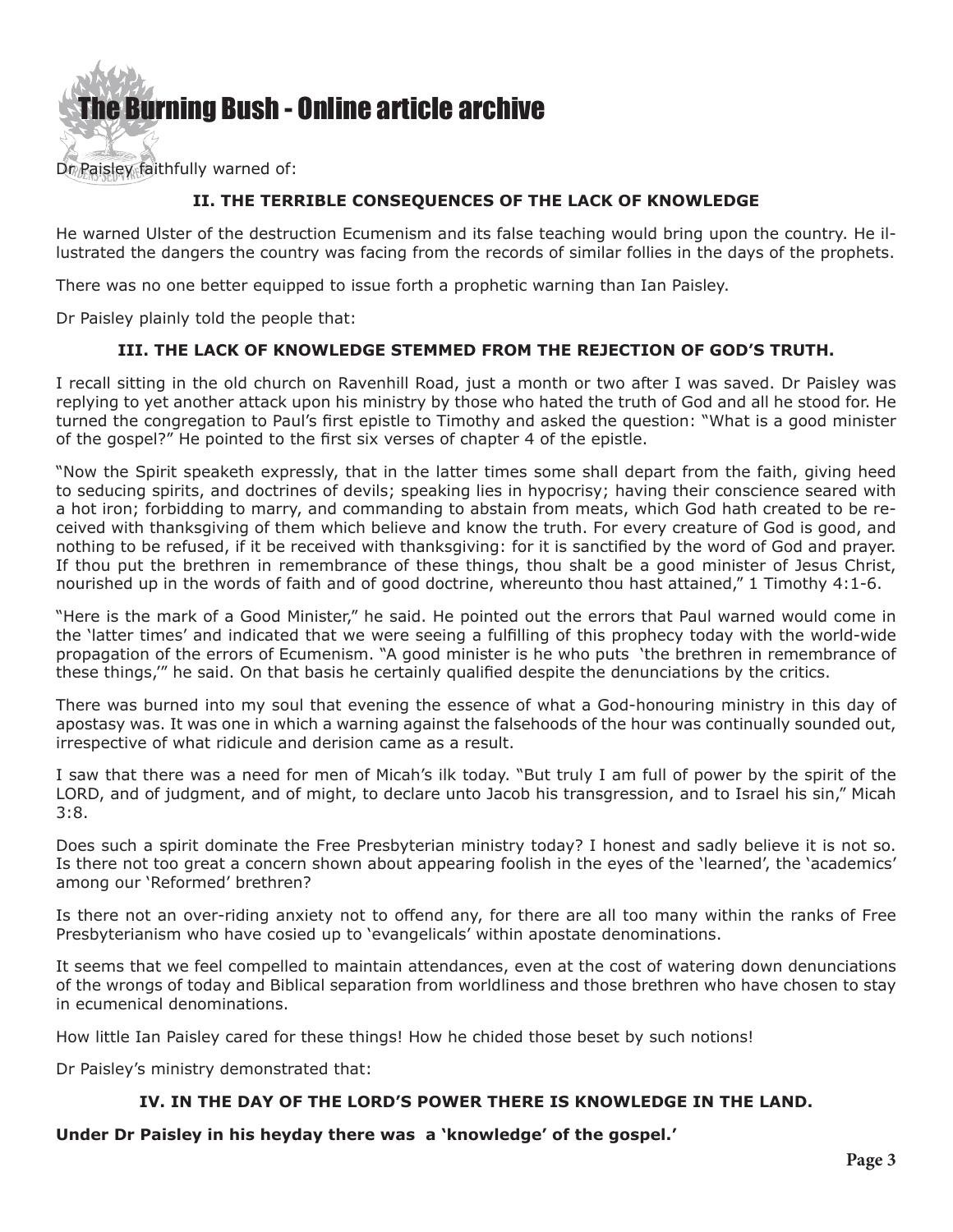

Do we have the light from heaven shining as it did in those days? I think not. Everywhere there is lamentation at the lack of power, the lack of conviction amongst sinners. There is a general disregard for the old message of the cross which those of us who laboured in the 60s and 70s recall with longing.

#### **Under Dr Paisley in his heyday there was a 'knowledge' of the enemy.**

Now, I fear there is a tip-toeing around controversy. How loud the voice of the Free Presbyterian Church sounded out in the days to which I am referring! Is there not a great degree of silence today? Is there not a great avoidance of controversy today, a challenging of the enemy? I sadly see a likeness to the record given us of Israel while Goliath roared forth his challenge. "And the Philistine said, I defy the armies of Israel this day; give me a man, that we may fight together. When Saul and all Israel heard those words of the Philistine, they were dismayed, and greatly afraid," 1 Samuel 17:10-11. To fear is to be human. To be filled with courage and to face the enemy of the gospel requires Holy Ghost courage. Do we not lack that today?

#### **Under Dr Paisley in his heyday there was a 'knowledge' of separation.**

It was a doctrine central to his preaching and practice. Separation, not just from ecumenism but from worldly ways and habits, from the trends and delights of the age. Now, I feel compelled to say that it is as it was in the days of the Judges of Israel. "Every man did that which was right in his own eyes," Judges 17:6.

Here is the rule that even Christians in large numbers have embraced. Whatever appears right to our eyes is permissible. How far removed that is from the emphasis placed by Dr Paisley upon such scriptures as: "To the law and to the testimony: if they speak not according to this word, it is because there is no light in them," Isaiah 8:20.

The Word of God was once the universal rule of the Free Presbyterian Church. Is it still so?

#### **Under Dr Paisley in his heyday there was a 'knowledge' of the Person and Power of the Holy Ghost.**

I recall that evening, April 12th, 1964, when Dr Paisley spoke to me about my soul. He gave me a little leaflet of his own which counselled me to read the scriptures and pray every day and to especially pray to be filled with the Holy Ghost.

What an emphasis he placed, and under him the Free Presbyterian Church placed upon the ministry of the Holy Ghost and the need of His grace! There were frequent days of prayer in which the cry went up for the Holy Ghost to come again amongst His people. That prayer was heard and we did indeed see days of His power. Is it so today?

Were Dr Paisley to speak today as he did then he would call for days of crying unto God for the Spirit's grace and power to fall again amongst us.

#### **Under Dr Paisley in his heyday there was a 'knowledge' of holiness and victory over sin.**

Ian Paisley was a preacher of holiness and victorious living back in those days. Not just a preacher of these blessed truths but one who showed every evidence of experiencing such grace. Many a late night men's prayer meeting lit up when he came into it on his way home from preaching in a mission somewhere. We do not wish to glorify a man but we tell you he was man who evidenced the power of God resting upon him and living in the victory. He was as the one the Lord Jesus spoke of in John 7:38. "He that believeth on me, as the scripture hath said, out of his belly shall flow rivers of living water." Many drank of the rivers flowing from Ian Paisley.

He preached God's word in order that others might share such victory. How sweet were those meetings on a Wednesday evening at the start of a gospel mission when he would preach upon being filled with the power of the Holy Ghost after having preached on backsliding and sin on the Monday evening and repentance and renewal on the Tuesday evening.